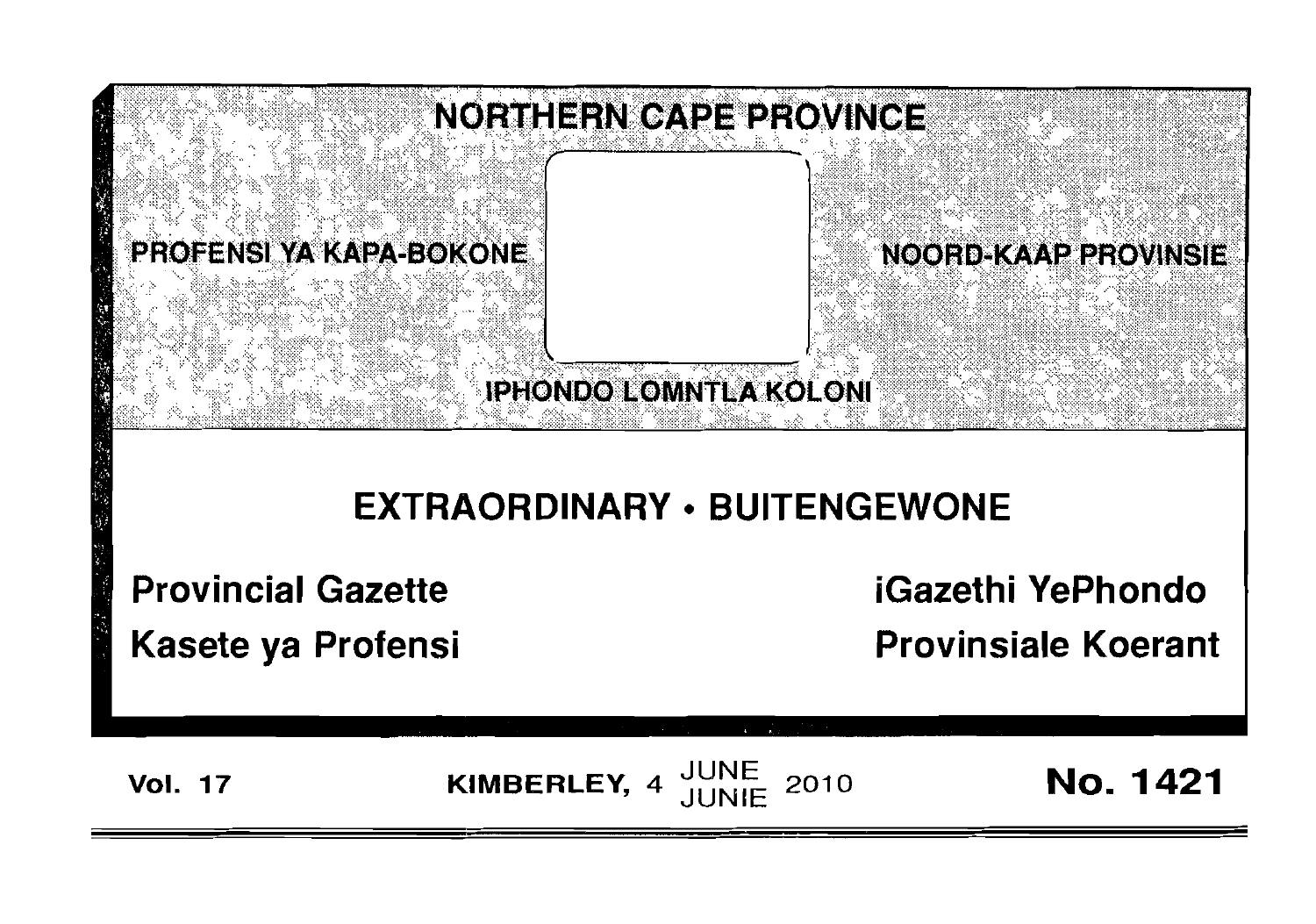## ANNUAL PRICE INCREASE FOR PUBLICATION OF A LIQUOR LICENCE:

FOR THE FOLLOWING PROVINCES:

NORTHERN CAPE LIQUOR LICENCES: R165.80.

GAUTENG LIQUOR LICENCES: R165.80.

ALL OTHER PROVINCES: R101.06

#### **CONTENTS** INHOUD Bladsy Koerant No. Page Gazette age Gazene - No.<br>No. No. - No. No. No. GENERAL NOTICE ALGEMENE KENNISGEWING 51 Northern Cape Liquor Act (2/2008): 51 Noord-Kaap Drankwet (2/2008): Kennisgewing van aansoeke om drank-Notice of applications for liquor licences 4 1421  $l$  isensies  $4$  1421

## IMPORTANT NOTICE

The Government Printing Works will not be held responsible for faxed documents not received due to errors on the fax machine or faxes received which are unclear or incomplete. Please be advised that an "OK" slip, received from a fax machine, will not be accepted as proof that documents were received by the GPW for printing. If documents are faxed to the GPW it will be the sender's responsibility to phone and confirm that the documents were received in good order.

Furthermore the Government Printing Works will also not be held responsible for cancellations and amendments which have not been done on original documents received from clients.

# Important Announcement:

Please take note that from 1. *April 2010* all Northern Cape Liquor Licence Applications will be published in its own Extra Ordinary Provincial Gazette.

- The publication date will be the First Friday of each month.
- The closing date will be two weeks prior to publication.
- Closing time: 12hOo.
- Proof of payment  $(R165,80)$  must be sent with the application (Form 2).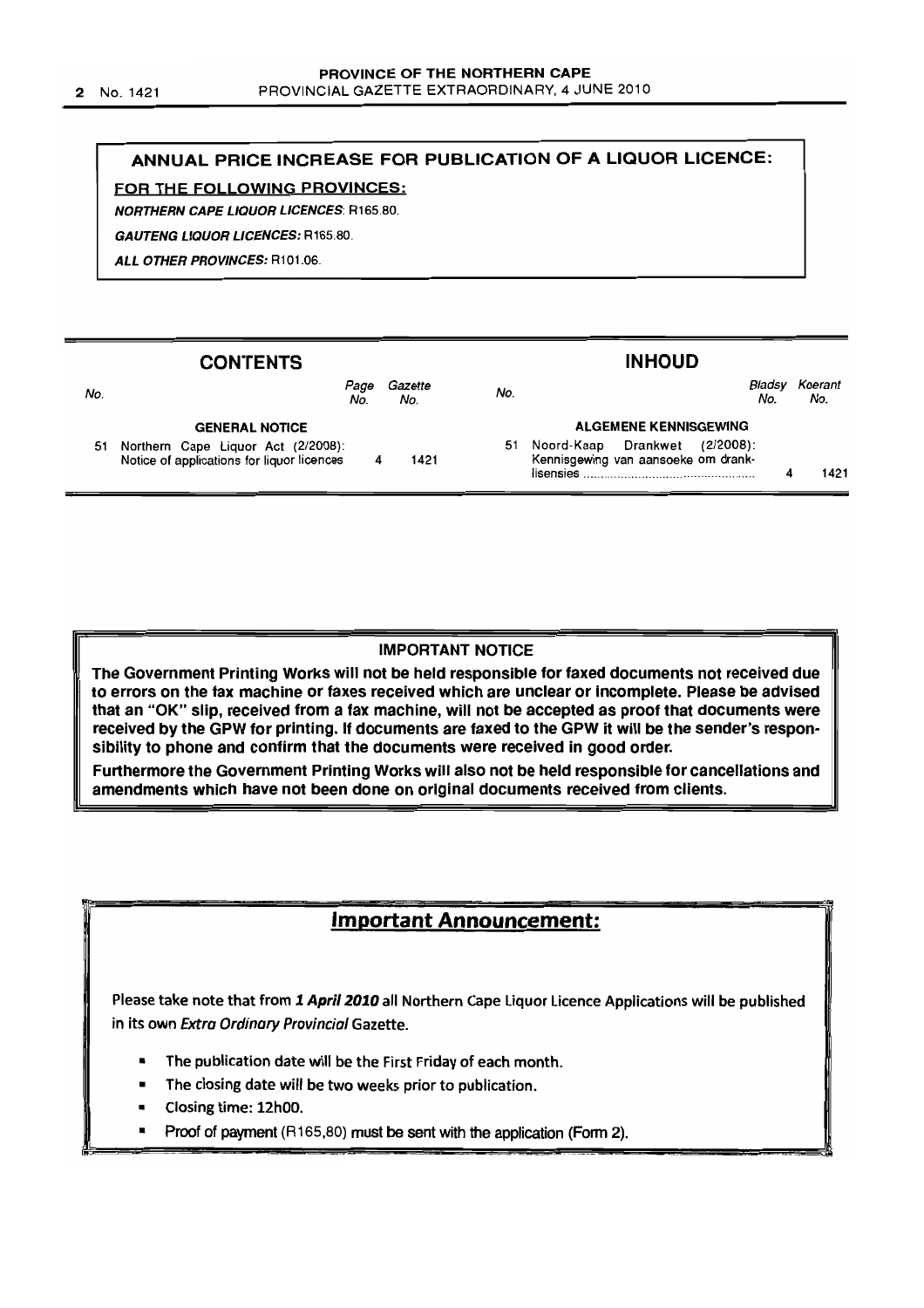No. 1421 3

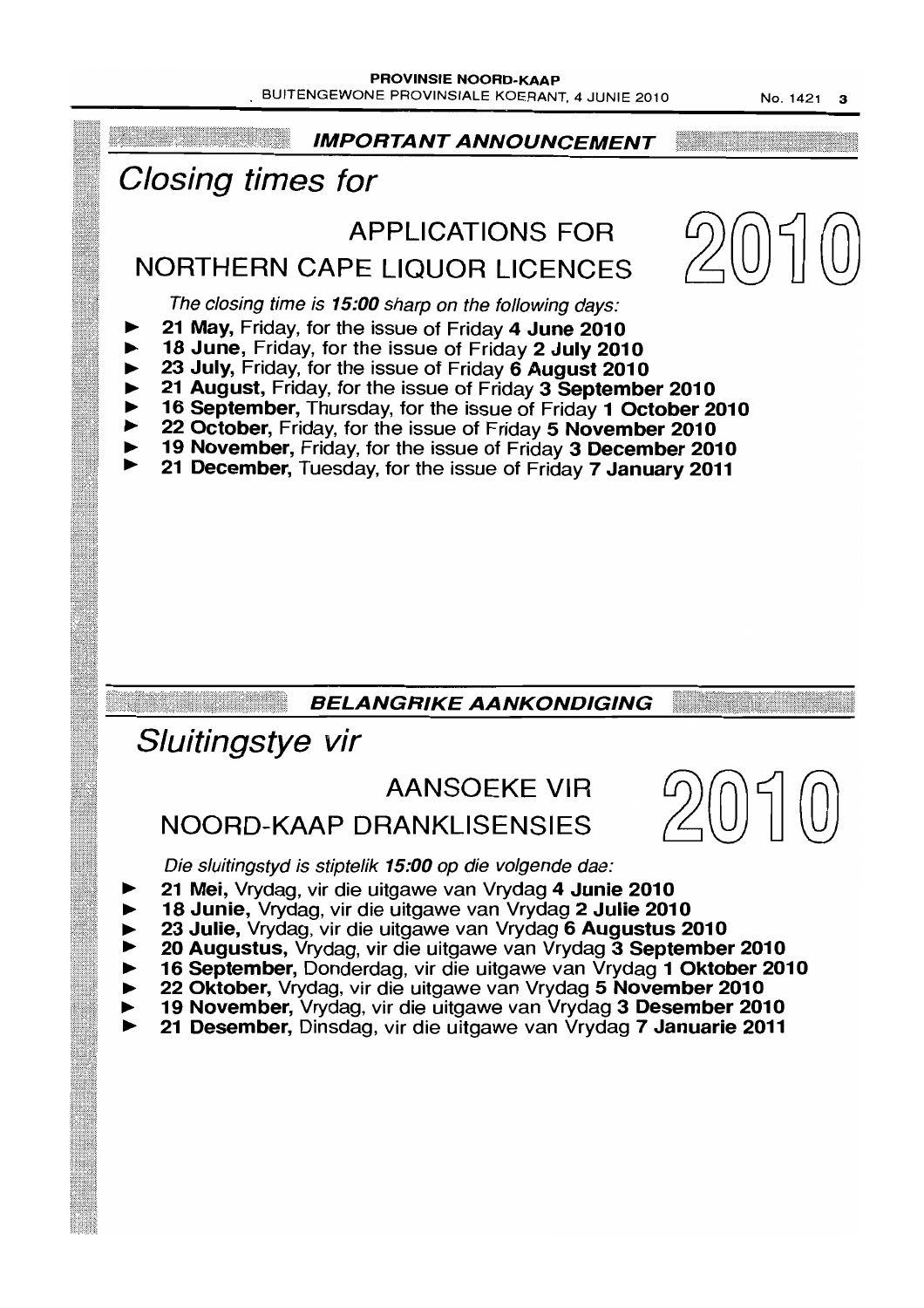### PROVINCE OF THE NORTHERN CAPE PROVINCIAL GAZETTE EXTRAORDINARY. 4 JUNE 2010

# GENERAL NOTICES

## NOTICE 51 OF 2010

NORTHERN CAPE LIQUOR ACT, 2008 (ACT 2 OF 2008)

## NOTICE OF APPLICATIONS FOR LIQUOR LICENCES

Notice is hereby given that the applicants specified in the Schedule hereto have given notice of their intention to lodge applications for liquor licences in respect of premises situated in the districts indicated in the Schedule.

## SCHEDULE

The undermentioned figures used in brackets in the Schedule. have the following meanings:

- $(1)$  = Full name, street and postal address of applicant.
- $(2)$  = Kind of licence applied for.
- $(3)$  = Kind of liquor to be sold.
- $(4)$  = Name under which business is to be conducted and full address of premises.
- $(5)$  = Determination, consent, approval or authority applied for (see regulation 5).

# NORTHERN CAPE

## GA-SEGONYANA

- (1) Makiki Margaret lappie, 556 Lotlhakeng Village, Batlharos, Kuruman.
- (2) Special Licence (Tavern).
- (3) All kinds of liquor.
- (4) Makiki's Tavern, 556 Lotlhakeng Village, Batlharos, Kuruman.
- $(5)$  —.

## GA-SEGONYANA

- (1) Koketso Eugene Ketshabile, P.O. Box 323, 42 Mothibistad, Kuruman.
- (2) Special Licence (Tavern).
- (3) All kinds of liquor,
- (4) Mam Luu's Place, 42 Mothibistad, Kuruman.
- (5) N/a.

## GA-SEGONYANA

- (1) Keodihetse Patricia Morati, 7438 Mothibistad, Kuruman.
- (2) Special Licence (Tavern).

# ALGEMENE KENNISGEWINGS

## KENNISGEWING 51 VAN 2010

NOORD-KAAP DRANKWET, 2008 (WET 2 VAN 2008)

## KENNISGEWING VAN AANSOEKE OM **DRANKLISENSIES**

Kennis word hierby gegee dat die aansoekers in die Bylae hierby gespesifiseer. kennis gegee het van hulle voorneme om aansoeke am dranklisensies in ta dien ten opsigte van persele geleë in die distrikte wat in die Bylae aangedui is.

## BYLAE

Onderstaande syfers, wat tussen hakies in die Bylae gebruik word, het die volgende betekenisse:

- $(1)$  = Volledige naam, straat- en posadres van aansoeker.
- $(2)$  = Soort lisensie waarvoor aansoek gedoen word.
- $(3)$  = Soort drank wat verkoop sal word.
- (4) = Naam waaronder besigheid gedoen sal word en volledige adres van perseel.
- $(5)$  = Bepaling, toestemming, goedkeuring of magtiging waarom aansoek gedoen word (sien regulasie 5).

## NOORD-KAAP

#### **GA-SEGONYANA**

- (1) Makiki Margaret Lappie, 556 Lotlhakeng Village. Batlharos, Kuruman.
- (2) Spesiaal Lisensie (Taverne).
- (3) Aile soort drank.
- (4) Makiki's Tavern, 556 Lotlhakeng Village, Batlharos, Kuruman.
- (5) Niks.

### GA-SEGONYANA

- (1) Koketso Eugene Ketshabile, P.O. Box 323, 42 Mothibistad, Kuruman.
- (2) Spesiaal Lisensie (Taverne).
- (3) Aile soort drank.
- (4) Mam Luu's Place, 42 Mothibistad, Kuruman.
- (5) N/a.

## GA··SEGONYANA

- (1) Keodihetse Patricia Morati, 7438 Mothibistad, Kuruman.
- (2) Spesiaal Lisensie (Taverne).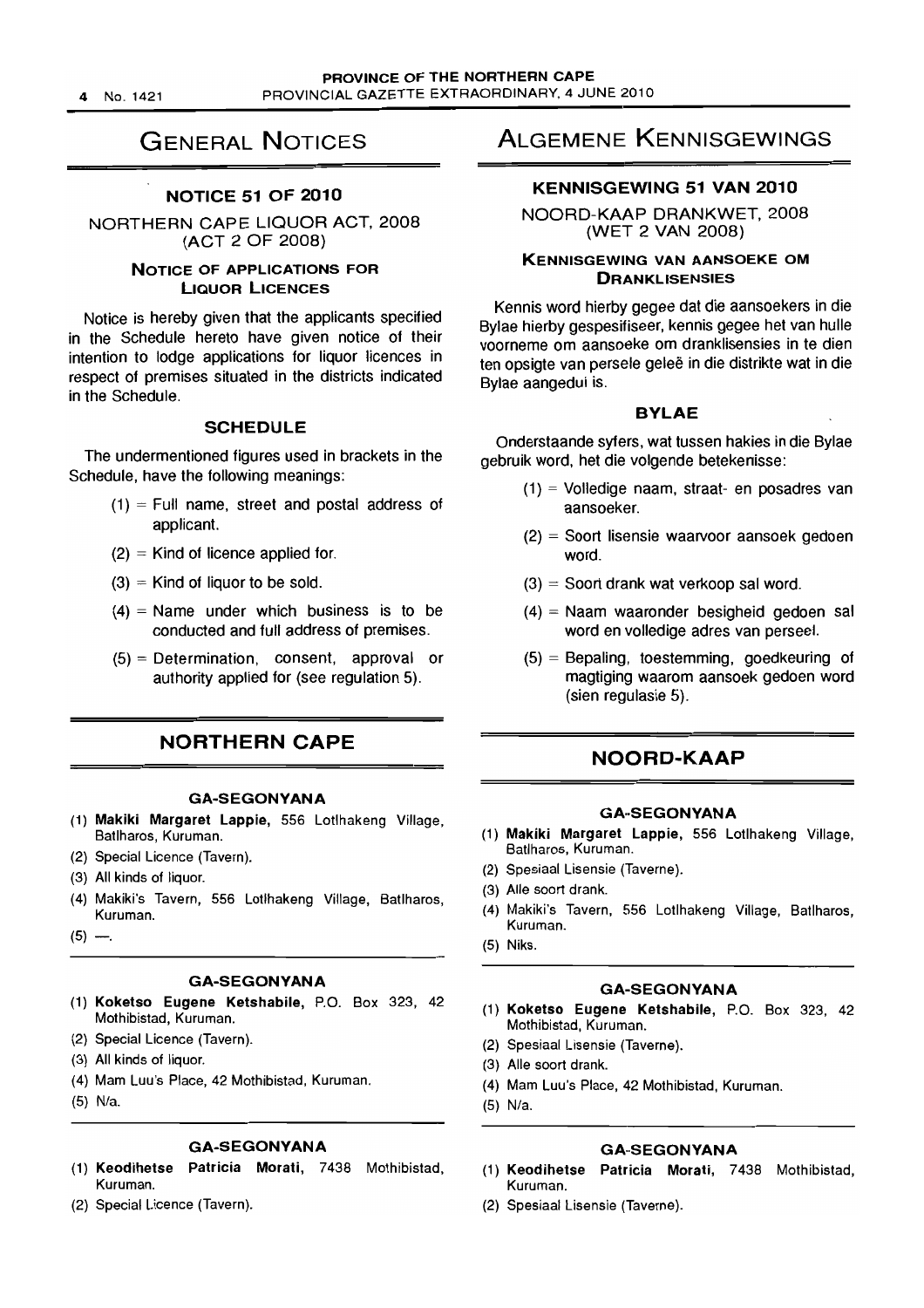- (3) All kinds of liquor.
- (4) Musasa's Tavern, 7438 Mothibistad, Kuruman.
- (5) Article 41 (1) (a) Food.

### **GA-SEGONYANA**

- (1) **Nelly Hagiral van Wyk,** 30 Reservoir Street, Wrenchville, Kuruman.
- (2) Liquor Store.
- (3) All kinds of liquor.
- (4) Nelly's Take Aways, 30 Reservoir Street, Wrenchville, Kuruman.
- (5) N/a.

## **GA-SEGONYANA**

- (1) **Keaobaka Collen Gollelwang,** *303* Magojaneng, Mothibistad, Kuruman.
- (2) Special Licence (Tavern).
- (3) All kinds of liquor.
- (4) Mafenya Bodutu Tavern, Klein Eftel Village, Kuruman, 8468.
- (5) N/a.

## **GA-SEGONYANA**

- (1) **Letlhogonolo Nelson Itumeleng,** 2327 Matlhobolo, P.O. Box 5517, Batlharos.
- (2) Restaurant.
- (3) All kinds of liquor.
- (4) Dotcha Entertainment, 2262 Ineleng Street, Matlhobolo, Batlharos.
- (5) Food.

#### **GORDONIA**

- (1) **Esterhuizen, Jacques Andrew,** Site 28, Askham; Philandersbron, PO Box 54, Mier, 8811.
- (2) Special Licence (on-consumption) (Other).
- (3) All kinds.
- (4) J & B Oasis Tavern. .
- (5) Approval in terms of section 41 (1) (a) to conduct other business upon the premises.

### **KAMIESBERG**

- (1) **Stewens, Cecil Cornelius,** Main Road, Lepelfontein; POBox 97, Lepelfontein; via Bitterfontein, *8200.*
- (2) Liquor Licence.
- (3) All kinds of liquor.
- (4) Mantico Liquor Store, Erf 21, Lepelfontein, *8200.*
- (5) Newspapers, chips, cornetts, cheese nacks, fritos, bubbels, mineral waters, tobacco, cigarettes, matches, cooler bags, etc.

#### **KAMIESBERG**

- (1) **Smith, John Desmond,** Shaw Street, Leliefontein, 8261; POBox 228, Kamieskroon, 8241.
- (2) Liquor Licence.
- (3) All kinds of liquor.
- (3) Aile soort drank.
- (4) Musasa's Tavern, 7438 Mothibistad, Kuruman.
- (5) Kos.

## **GA-SEGONYANA**

- (1) **Nelly Hagiral van Wyk,** 30 Reservoir Street, Wrenchville, Kuruman.
- (2) Drankwinkel.
- (3) Aile soorte drank.
- (4) Nelly's Take Aways, 30 Reservoir Street, Wrenchville, Kuruman.
- (5) N/a.

#### **GA-SEGONYANA**

- (1) **Keaobaka Collen Gollelwang,** 303 Magojaneng, Mothibistad, Kuruman.
- (2) Spesiaal Lisensie (Taverne).
- (3) Aile soorte drank.
- (4) Mafenya Bodutu Tavern, Klein Eftel Village, Kuruman, 8468.
- (5) N/a.

## **GA-SEGONYANA**

- (1) **Letlhogonolo Nelson Itumeleng,** 2327 Matlhobolo, P.O. Box 5517, Batlharos.
- (2) Restaurant.
- (3) Aile soorte drank.
- (4) Dotcha Entertainment, 2262 Ineleng Street, Matlhobolo, Batlharos.
- (5) Kos.

#### **GORDONIA**

- (1) **Esterhuizen, Jacques Andrew,** Perseel 28, Askham; Philandersbron, Posbus 54, Mier, 8811.
- (2) Spesiale Lisensie (Binneverbruik) (Ander).
- (3) Aile soorte.
- (4) J & B Oasis Tavern.
- (5) Goedkeuring in terme van artikel 41 (1) (a) om ander besigheid op die perseel te bedryf.

#### **KAMIESBERG**

- (1) **Stewens, Cecil Cornelius,** Main Road, Lepelfontein; P O Box 97, Lepelfontein; via Bitterfontein, 8200.
- (2) Liquor Licence.
- (3) All kinds of liquor.
- (4) Mantico Liquor Store, Erf 21, Lepelfontein, *8200.*
- (5) Newspapers, chips, cornetts, cheese nacks, fritos, bubbels, mineral waters, tobacco, cigarettes, matches, cooler bags, etc.

## **KAMIESBERG**

- (1) **Smith, John Desmond,** Shaw Street, Leliefontein, 8261; POBox 228, Kamieskroon, 8241.
- (2) Liquor Licence.
- (3) All kinds of liquor.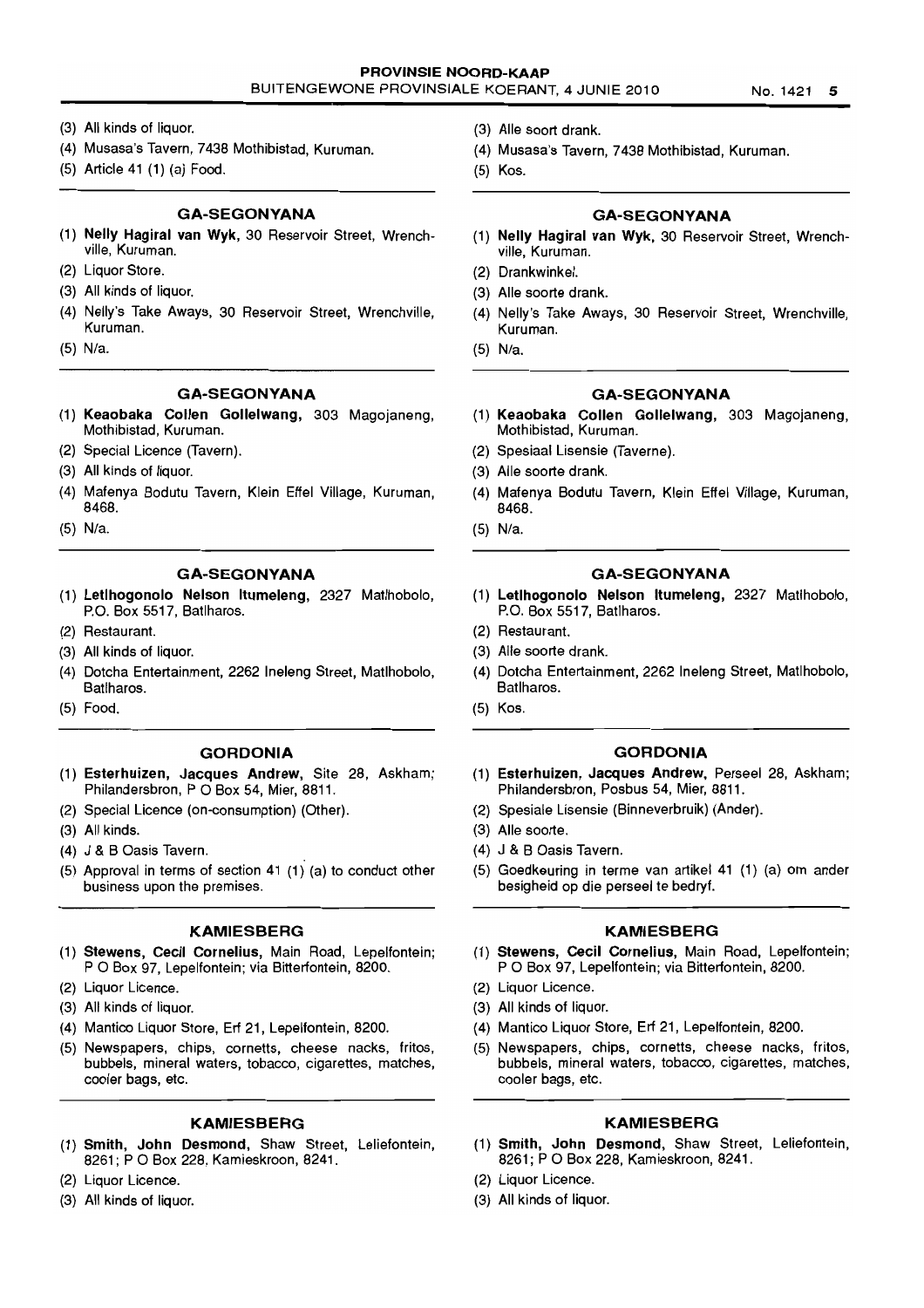6 No. 1421

- (4) Leliefontein Liquor Store, Erf 298, Shaw Street, Leliefontein, 8261.
- (5) Newspapers, chips, cornetts, cheese nacks, tritos, bubbels, mineral waters, tobacco, cigarettes, matches, cooler bags, etc.

## **KAMIESBERG**

- (1) De Waal, Johannes Hendrik, 27 Main Road, P O Box 259, Garies, 8220.
- (2) Restaurant Licence.
- (3) All kinds of liquor.
- (4) Torino Sunrise Restaurant, Erf 143, 42 Main Road, Garies, 8220.
- (5) Newspapers, chips, cornetts, cheese nacks, fritos, bubbels, mineral waters, tobacco, cigarettes, matches, cooler bags, etc.

### KAMIESBERG

- (1) De Waal, Johannes Hendrik, 27 Main Road, P O Box 259, Garies, 8220.
- (2) Hotel Licence.
- (3) All kinds of liquor.
- (4) Garies Hotel, Erf 35, 27 Main Road, Garies, 8220.
- (5) Newspapers, chips, cornetts, cheese nacks, fritos, bubbels, mineral waters, tobacco, cigarettes, matches, cooler bags, etc.

## KAMIESBERG

- (1) De Waal, Johannes Hendrik, 27 Main Road, P O Box 259, Garies, 8220.
- (2) Liquor Store Licence.
- (3) All kinds of liquor.
- (4) Garies Liquor Store, Erf 35,27 Main Road, Garies, 8220.
- (5) Newspapers, chips, cornetts, cheese nacks, fritos, bubbels, mineral waters, tobacco, cigarettes, matches, cooler bags, etc.

#### //KHARA HAIS

- (1) Raegan Wilfred Theron, 2 Carlton Street, Upington, 8801.
- (2) Restaurant.
- (3) All kinds.
- (4) Gino's Flame Grilled Chicken, 125 Vygie Street, Upington.
- (5) Food.

## //KHARA HAIS

- (1) Raegan Wilfred Theron, 2 Carlton Street, Upington, 8801.
- (2) Liquor Store.
- (3) All kinds.

(5) N/a.

(4) Gino's Liquor Store, 125 Vygie Street, Upington, 8801.

- (4) Leliefontein Liquor Store, Erf 298, Shaw Street, Leliefontein, 8261.
- (5) Newspapers, chips, cornetts, cheese nacks, fritos, bubbels, mineral waters, tobacco, cigarettes, matches, cooler bags, etc.

### KAMIESBERG

- (1) De Waal, Johannes Hendrik, 27 Main Road, P O Box 259, Garies, 8220.
- (2) Restaurant Licence.
- (3) All kinds of liquor.
- (4) Torino Sunrise Restaurant, Erf 143, 42 Main Road, Garies, 8220.
- (5) Newspapers, chips, cornetts, cheese nacks, fritos, bubbels, mineral waters, tobacco, cigarettes, matches, cooler bags, etc.

## KAMIESBERG

- (1) De Waal, Johannes Hendrik, 27 Main Road, P O Box 259, Garies, 8220.
- (2) Hotel Licence.
- (3) All kinds of liquor.
- (4) Garies Hotel, Erf 35, 27 Main Road, Garies, 8220.
- (5) Newspapers, chips, cornetts, cheese nacks, fritos, bubbels, mineral waters, tobacco, cigarettes, matches, cooler bags, etc.

#### KAMIESBERG

- (1) De Waal, Johannes Hendrik, 27 Main Road, P O Box 259, Garies, 8220.
- (2) Liquor Store Licence.
- (3) All kinds of liquor.
- (4) Garies Liquor Store, Erf 35, 27 Main Road, Garies, 8220.
- (5) Newspapers, chips, cornetts, cheese nacks, fritos, bubbels, mineral waters, tobacco, cigarettes, matches, cooler bags, etc.

### //KHARA HAIS

- (1) Raegan Wilfred Theron, 2 Carlton Street, Upington, 8801.
- (2) Restaurant.
- (3) Aile soorte.
- (4) Gino's Flame Grilled Chicken, 125 Vygie Street, Upington.
- (5) Kos.

## //KHARA HAIS

- (1) Raegan Wilfred Theron, 2 Carlton Street, Upington, 8801.
- (2) Liquor Store.
- (3) All kinds.
- (4) Gino's Liquor Store, 125 Vygie Street, Upington, 8801.
- (5) N/a.